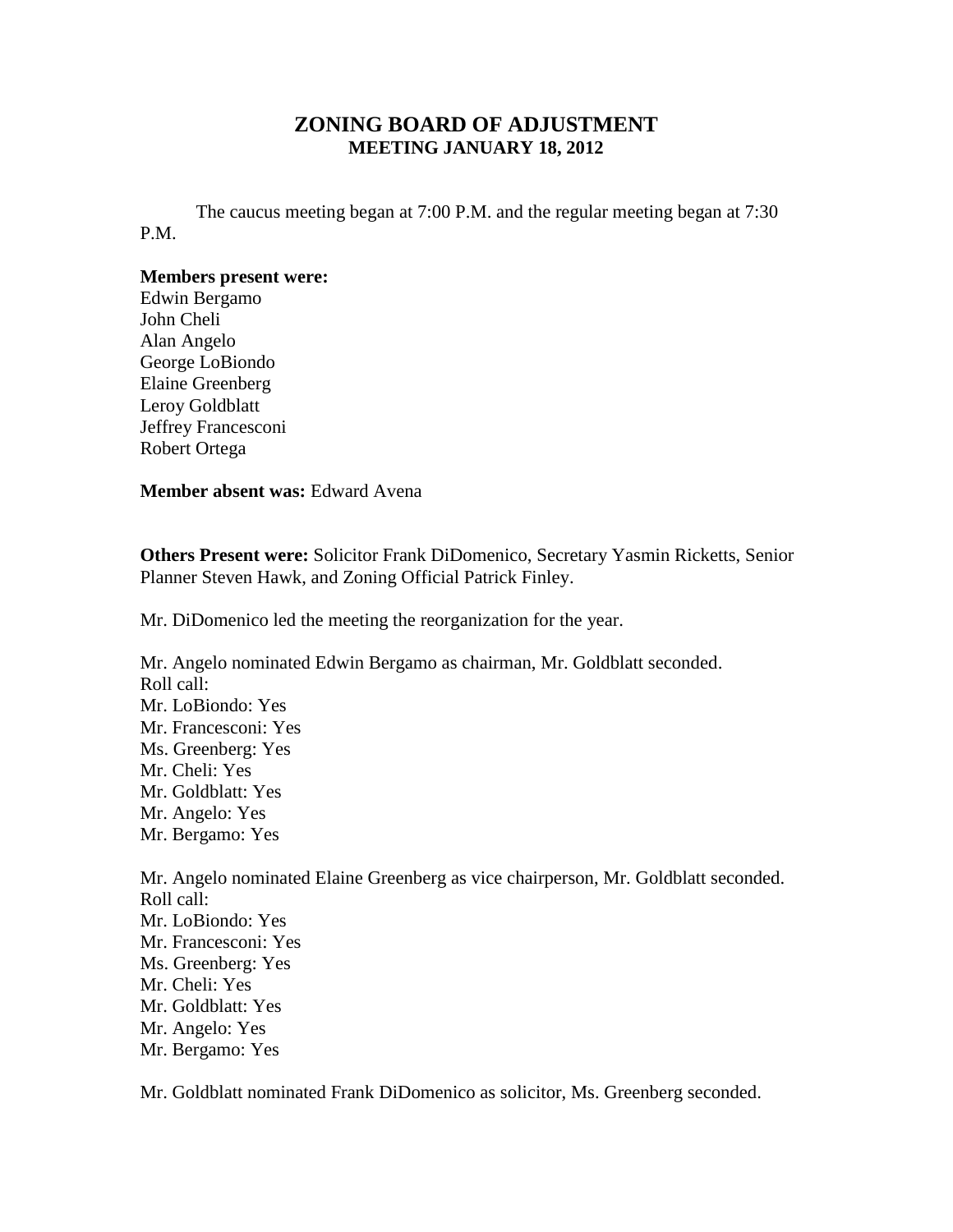Roll call: Mr. LoBiondo: Yes Mr. Francesconi: Yes Ms. Greenberg: Yes Mr. Cheli: Yes Mr. Goldblatt: Yes Mr. Angelo: Yes Mr. Bergamo: Yes

Mr. Cheli nominated Yasmin Ricketts as secretary, Ms. Greenberg seconded. Roll call: Mr. LoBiondo: Yes Mr. Francesconi: Yes Ms. Greenberg: Yes Mr. Cheli: Yes Mr. Goldblatt: Yes Mr. Angelo: Yes Mr. Bergamo: Yes

Mr. DiDomenico went over the meeting schedule for 2012. Roll call: Mr. LoBiondo: Yes Mr. Francesconi: Yes Ms. Greenberg: Yes Mr. Cheli: Yes Mr. Goldblatt: Yes Mr. Angelo: Yes Mr. Bergamo: Yes

The official newspaper The Daily Journal as newspaper of record. Roll call: Mr. LoBiondo: Yes Mr. Francesconi: Yes Ms. Greenberg: Yes Mr. Cheli: Yes Mr. Goldblatt: Yes Mr. Angelo: Yes Mr. Bergamo: Yes

Minutes and resolutions from December 21, 2011 meeting were adopted.

Mr. DiDomenico went over agenda revisions to the evening. The applications for the Andrew Stolar, Nicholas Mainiero, and Michael Brosh will be carried to the February 15, 2012 meeting.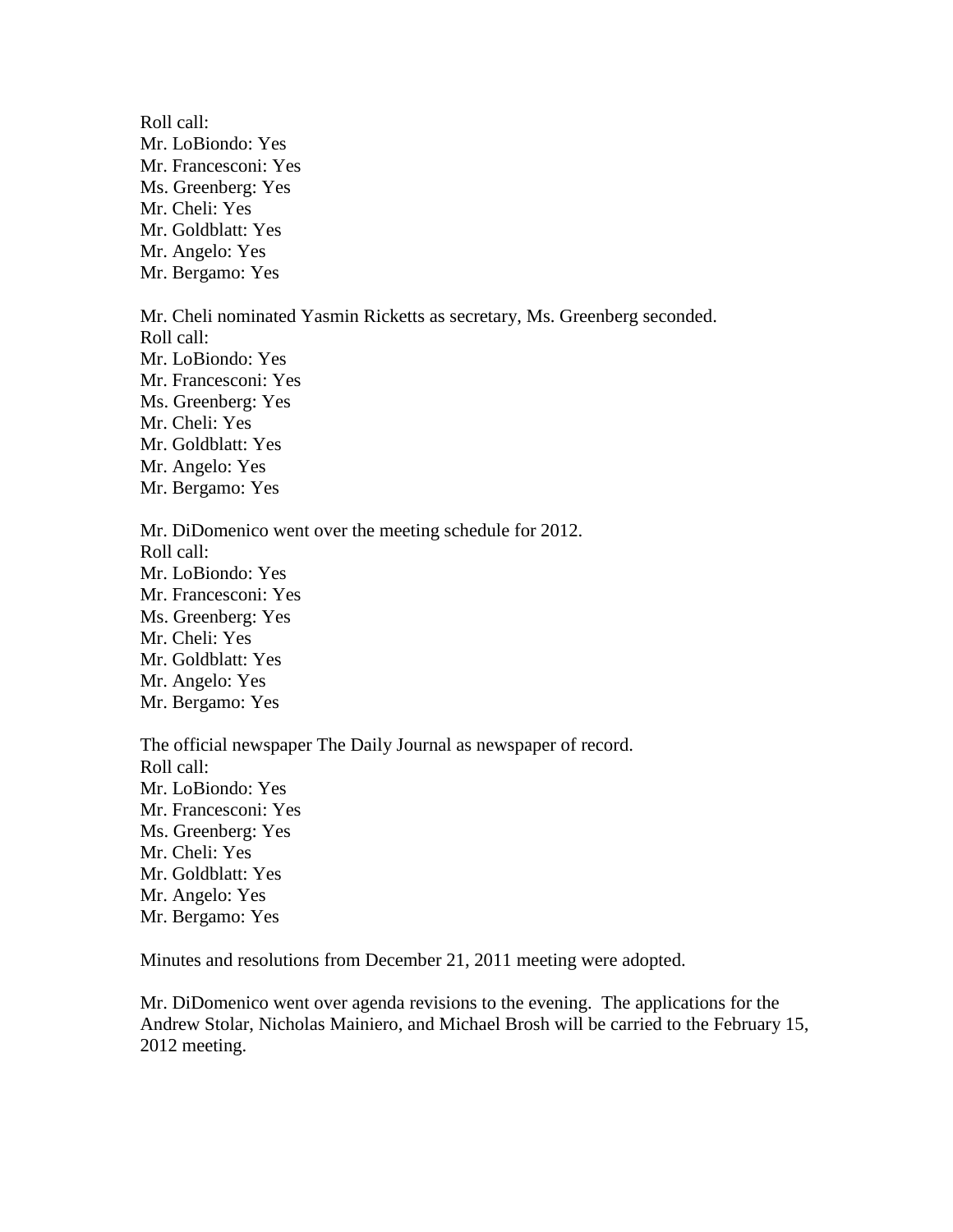Applicant- **Edward Presgraves,** 935 N. Main Road, Block 5101, Lot 72, Zone R-3. The applicants Mr. & Mrs. Presgraves testified on their own behalf and want to install an oversized carport.

Mr. DiDomenico explained that it is a bulk variance for an accessory structure in a front yard corner lot.

Mr. Bergamo wanted to know if they meet the codes.

Mr. Finley stated that they need a permit in order to install it.

Mr. Bergamo wanted to know if it was for personal use.

Mr. Presgraves explained that it would be for personal use.

Mr. Hawk is concerned with the structure sitting towards the front yard. He would like to know the color to make sure it is aesthetically pleasing.

Mrs. Presgaves stated that it would be green in color.

Mr. DiDomenico wanted to know if they had a garage.

Mrs. Presgraves stated that there was not a garage.

Chair made a motion to close the public hearing. Roll call: Mr. LoBiondo: Yes Mr. Francesconi: Yes Ms. Greenberg: Yes Mr. Cheli: Yes Mr. Goldblatt: Yes Mr. Angelo: Yes Mr. Bergamo: Yes

Mr. Goldblatt made a motion to approve the application, Mr. LoBiondo seconded. Roll call: Mr. LoBiondo: Yes Mr. Francesconi: Yes Ms. Greenberg: Yes Mr. Cheli: Yes Mr. Goldblatt: Yes Mr. Angelo: Yes Mr. Bergamo: Yes

Application was **granted**.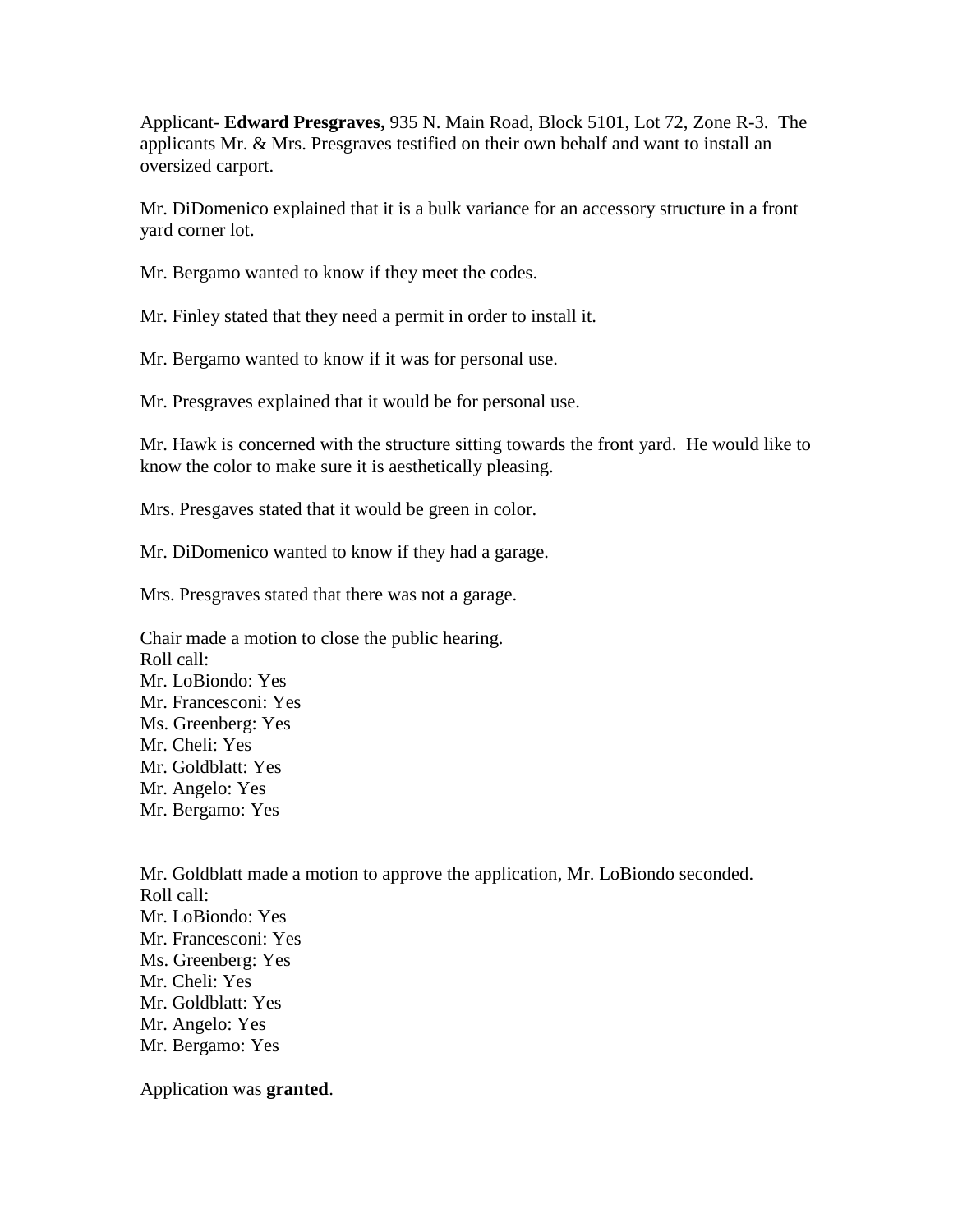Applicant- **Sonia Rivera**, 1513 W. Walnut Road, Block 5501, Lot 8, Zone R-5. Teresa Rivera translated for her mother Sonia Rivera. Ms. Rivera would like to construct a garage for her cars and lawn mower. It is slightly oversized.

Mr. Bergamo wanted to know if it was for personal use.

Ms. Rivera explained that it was just for personal use.

Mr. LoBiondo wanted to know the height of the pole barn.

Mr. Bergamo stated it was 10' to the eave.

Chair made a motion to close the public hearing. Roll call: Mr. LoBiondo: Yes Mr. Francesconi: Yes Ms. Greenberg: Yes Mr. Cheli: Yes Mr. Goldblatt: Yes Mr. Angelo: Yes Mr. Bergamo: Yes

Mr. LoBiondo made a motion to approve the application, Ms. Greenberg seconded. Roll Call: Mr. LoBiondo: Yes Mr. Francesconi: Yes Ms. Greenberg: Yes Mr. Cheli: Yes Mr. Francesconi: Yes Mr. Angelo: Yes Mr. Bergamo: Yes

Application was **granted.**

Applicant- **Cumberland County Habitat for Humanity, Inc.,** 3445 Delsea Drive, Block 403, Lot 1, Zone B-3. The applicant was represented by Michael Fralinger, Esq.

Mr. Finley stated that he previously on the board for Habitat for Humanity.

The applicant is requesting a use variance and bulk variance. The property is located in the B-3 zone, and the area is prominently residential. It is located on north Delsea Drive and Regina Elaina Avenue. Habitat for Humanity received this property by way of a donation. Exhibit A-1, is a copy of the tax map depicting the residential and commercial lots.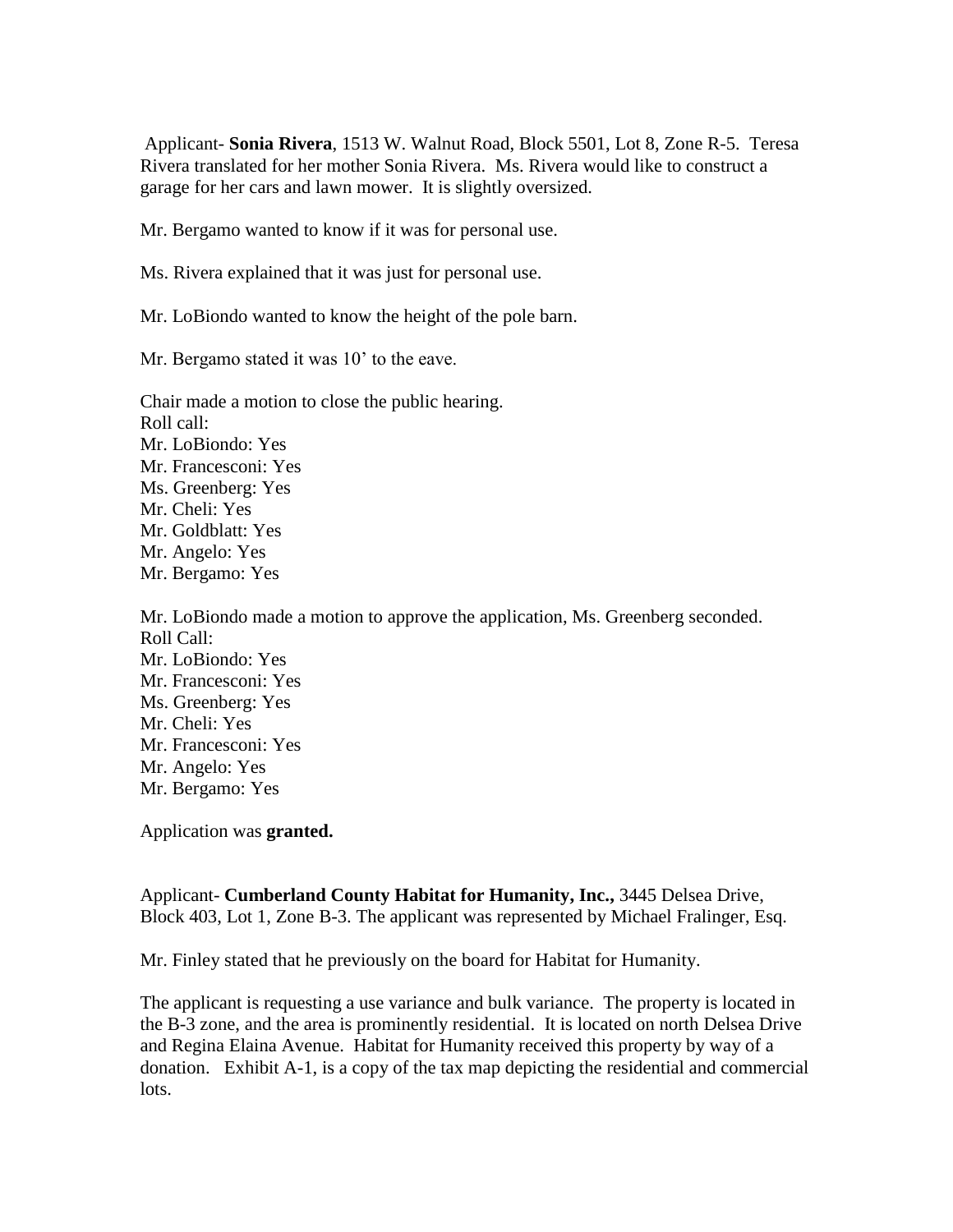David Hanerhan, serves on the Habitat for Humanity board. The property has been owned since 2005 and was sold to them for \$1.00 with a deed restriction.

Exhibit A-2, copy of the deed was given to the board.

The program is to create affordable housing. The applicant must meet the criteria and put in sweat equity. The program helps people become home owners.

Mr. Fralinger explained that they will make the driveway off of Regina Elena as far away from Delsea Drive as possible. There is no public sewer available, so a septic system is necessary. The lot is undersized but it is one of the larger lots in the area.

Frank Bottino, owner of the adjoining property. He believes this area is unsafe for a house and families with children.

Chair made a motion to close the public hearing. Roll call: Mr. LoBiondo: Yes Mr. Francesconi: Yes Ms. Greenberg: Yes Mr. Cheli: Yes Mr. Francesconi: Yes Mr. Angelo: Yes Mr. Bergamo: Yes

Mr. LoBiondo made a motion to approve the application, Mr. Goldblatt seconded. Roll Call: Mr. LoBiondo: Yes Mr. Francesconi: Yes Ms. Greenberg: Yes Mr. Cheli: Yes Mr. Francesconi: Yes Mr. Angelo: Yes Mr. Bergamo: Yes

Application was **granted.**

Applicant-**Danza-Delsea Group of Vineland, LLC,** 3070 S. Delsea Drive, Block 7001, Lot 24, Zones B-3/IN-1. The applicant was represented by Michael Gruccio, Esq. The applicant is seeking a use variance and will return for site plan approval is the request is granted. The site is located near the Regional Medical Center and Cumberland County College. The property is 31.7 acres in a split zone.

Steven Nardelli, Professional Planner, testified on behalf of the applicant. The property is on the west side of Delsea Drive, south of Sherman Avenue. The lot is 31.7 acres, 417' wide, and does not go all the way back to College Drive. They are proposing mixed use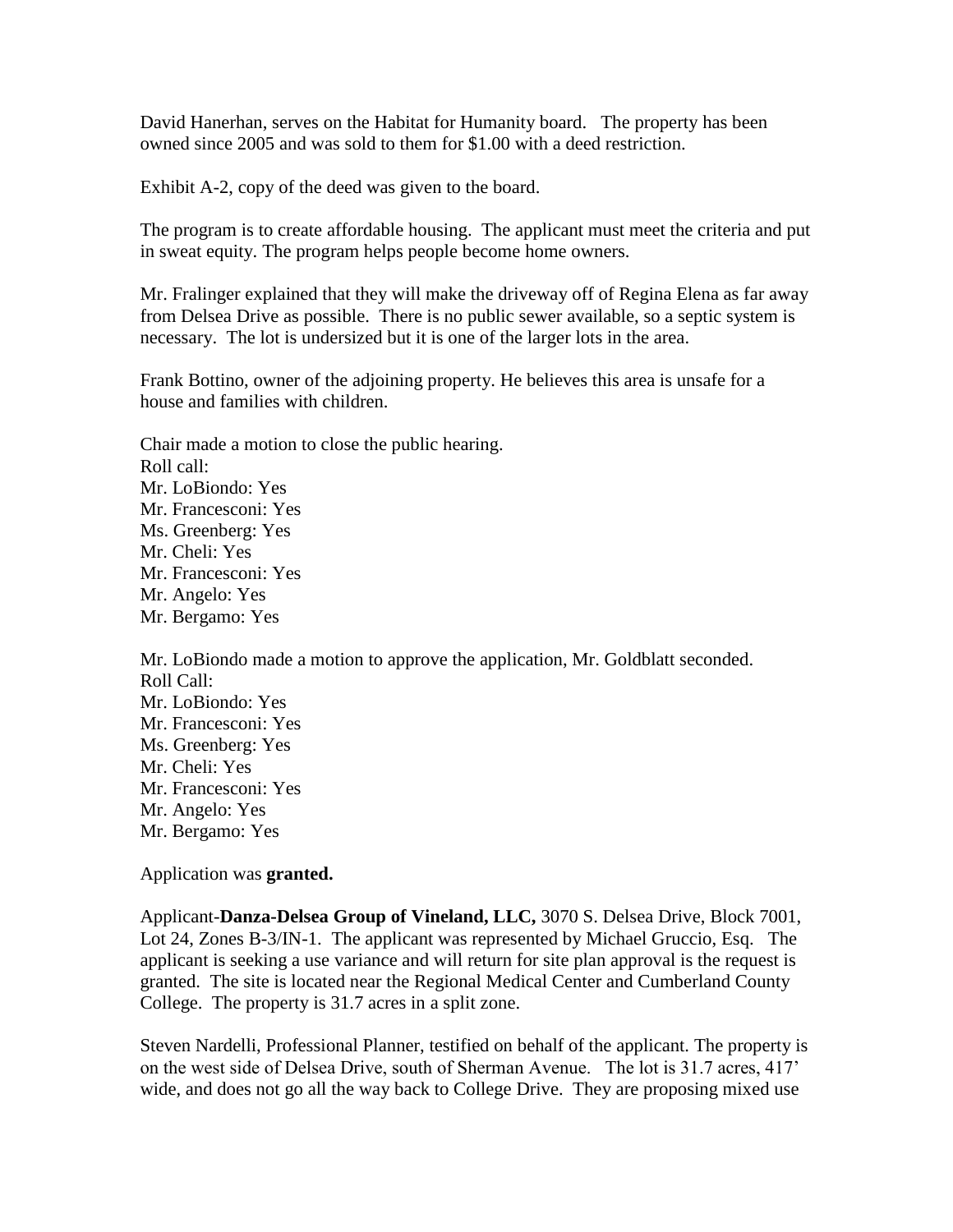with the front being a commercial retail use. The rear will have sixteen structures that include twelve residential units in each. The surrounding properties are woods, medical offices, Wawa, vacant property, and a solar facility under construction.

Mr. Bergamo wanted to know what types of single family homes are being proposed.

Mr. Nardelli stated that they are not sure yet.

Ms. Greenberg wanted Mr. Nardelli to explain what would go into the retail spaces.

Nathan Mosley, Traffic Engineer, testified on behalf of the applicant. The plan shows two access points, ingress, and egress. He prepared a traffic impact study dated December 5, 2011. The data collected included Delsea Drive, Sherman Avenue, Butler Avenue, and College Drive during peak conditions. They checked how the project would impact the traffic.

Mr. Bergamo stated that traffic is really busy on Delsea Drive, and it is really difficult to make a left hand turn on to Delsea Drive.

Mr. Mosley explained that the traffic lights on Sherman Avenue and Butler Avenue cause platoons.

Mr. LoBiondo wanted to know how an analysis could be made without knowing the exact use.

Mr. Mosley explained that it is calculated on the worst case scenario.

Ms. Greenberg wanted to know if there were going to be any issues with school buses.

Mr. Mosley stated that the circulation plan would be looked at when the site plan is completed.

William Crane, Professional Planner, testified on behalf of the applicant. The conceptual site plan was reviewed. The business would be developed in accordance to the B-3 zone. The residential portion will be in the rear towards College Drive. It would be 192 townhouses with 1-2 bedrooms. Special reasons were offered to the board including the purposes of land use.

Chair made a motion to close the public hearing. Roll call: Mr. LoBiondo: Yes Mr. Francesconi: Yes Ms. Greenberg: Yes Mr. Cheli: Yes Mr. Francesconi: Yes Mr. Angelo: Yes